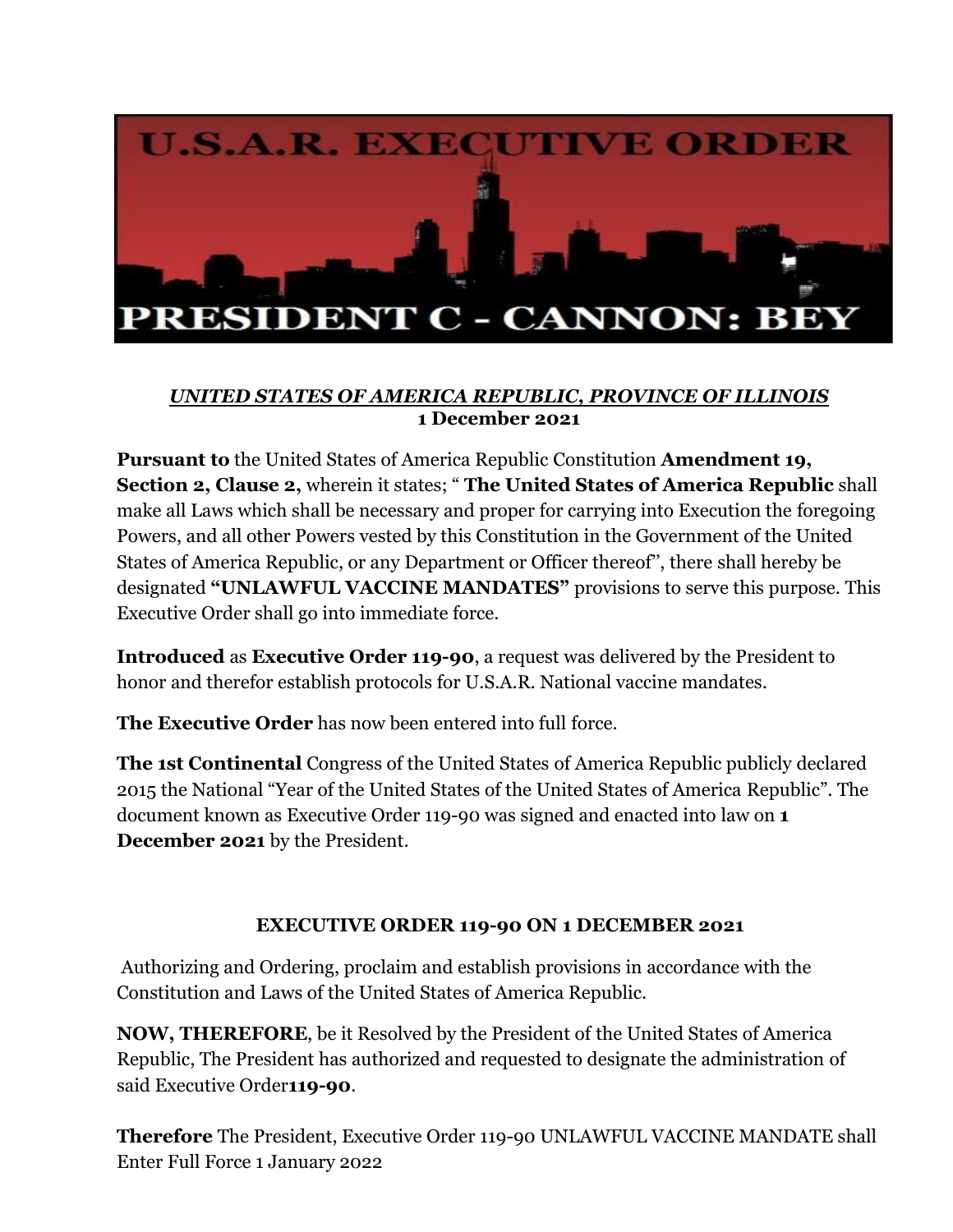## **United States of America Republic Continental Congress**

**President** stands up for Moorish Americans, **REJECTS UNLAWFUL VACCINE MANDATES**. **United States of America Republic** "Keep Moorish Americans Free of foreign Vaccines" President C Cannon: Bey Executive Order 119-90 reveals the President's Agenda with the passage of "Keep Moorish Americans Free from Vaccinations" the Biden Administration's unlawful federal vaccine mandates does not apply to National Citizens of the United States of America Republic but apply only to U.S. Citizens.

**Executive Order 119-90** was signed by the President, "Working together with U.S.A.R. Governors, The President stated "I have passed the smartest, strongest legislation in America to combat the Biden Administration's unlawful vaccine mandate.

**The Moorish American people** of the United States of America Republic are proud to stand alongside every righteous government who will protect its citizenry from unlawful acts against humanity. Forced masking of our children in schools and forced vaccinations to keep your job stops here in U.S.A.R...

We are proud to stand alongside businesses and provide some sanity and options to treat their employees as the individuals they are instead of succumbing to a one-size-fits-all federal mandate. The result of this week's work is simple: No one who is subject to U.S.A.R. law will be forced to get a vaccine who does not want one. I sign this Executive Order 119-90 to make this the law of the land."

**Today we** are sending a clear message that the Moorish American people are taking their place back in the affairs of men and that the United States of America Republic stands for freedom. To our health care workers, law enforcement, first responders, farmers, truckers, and every other worker who never got a day off and couldn't work from home during the pandemic – thank you for getting us through this crisis. Thank you for putting your family at risk. You stood with us when we needed you most, and we are proud to stand with you now.

**The United States of America Republic** (U.S.A.R.) is fighting for you. We will not allow the Biden Administration to make political pawns of the very people who put their lives on the line to keep our economy running while everyone else was safe at home, and we certainly will never cede the responsibility of parenting to the school system or bureaucrats in the federal government or any other government other than our own. The U.S.A.R. respects the dignity of work, the responsibility to parent, and the right to live in freedom."

**The Executive Order 119-90** Protects students, parents, workers and employers in our state by creating a framework for employees to make the best decision for their health and affirming the rights of parents to make health care decisions for their children. The Executive Order 119-90 prohibits COVID-19 vaccination mandates for employees in government and public education and protects parental choice on masks, vaccines and quarantine.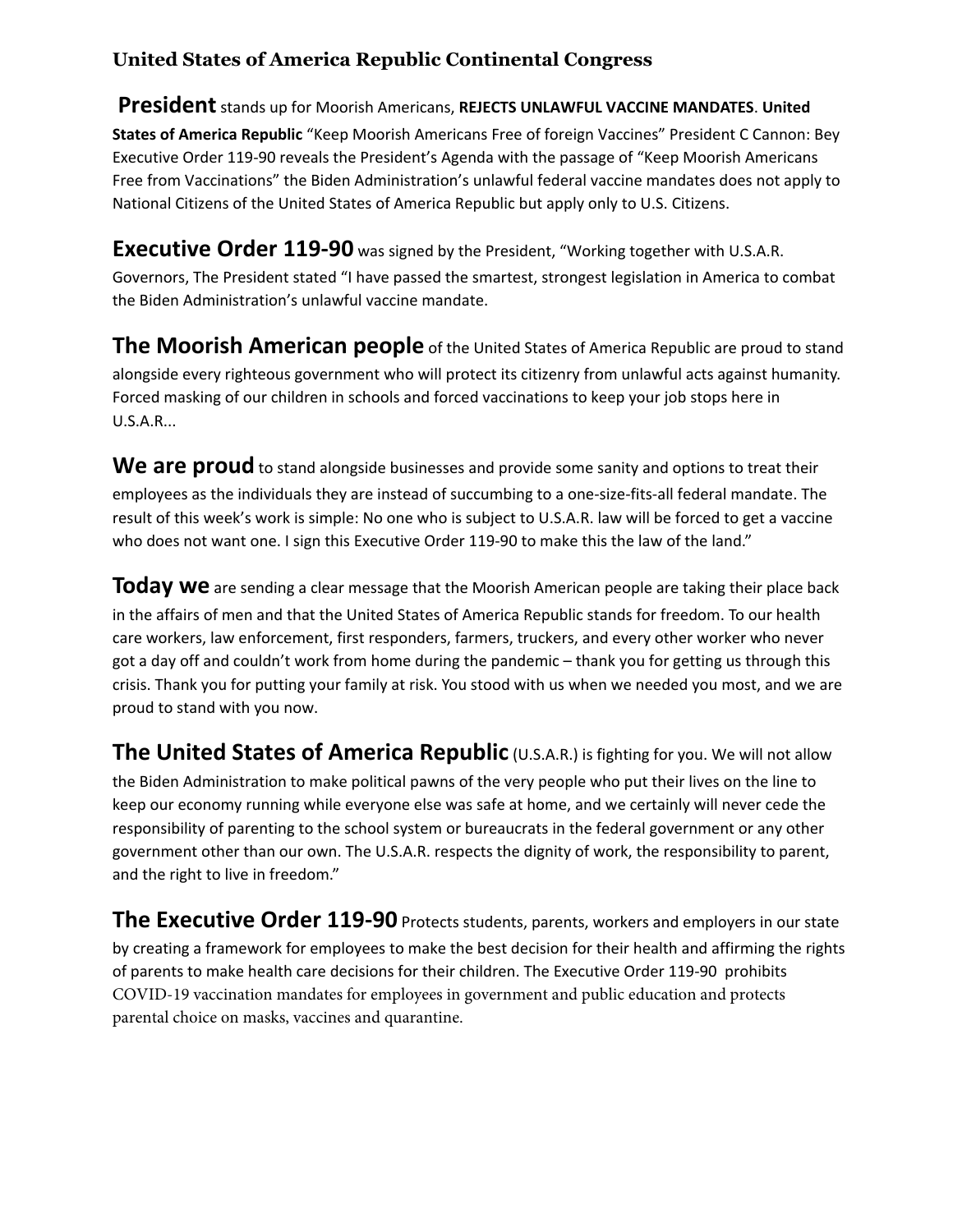**Specifically,** the Executive Order 119-90 prohibits private-sector employers from having a COVID-19 vaccination mandate for employees without providing at least the five following individual exemptions:

1. Medical reasons, as determined by a physician, advanced practice registered nurse, or physician assistant. Medical reasons include pregnancy or expectation of pregnancy.

2. Religious reasons, based on a sincerely held belief

3. Immunity based on prior COVID-19 infection, as documented by a lab test

4. Periodic testing, agreeing to comply with regular testing at no cost to the employee

5. Personal protective equipment (PPE), agreeing to comply with use of employer-provided. The President said, "Executive Order119-90 will ensure Moorish Americans are not subject to an overreaching federal mandate that requires them to choose between a vaccine and providing for their family.

**It will empower** parents to make the best health care choices for their children This Executive Order 119-90 appropriately balances the rights of individuals to make their own health care decisions with the authority of employers to regulate workplaces.

**No one** should lose a job because of a vaccine mandate. A nurse who cared for COVID patients when we were all safe at home should not be let go because of a mandate the White House said would not be coming. All citizens must keep in mind that the U.S. government is closed and that the National Government is now in place to Rule.

**This Executive Order 119-90** inserts some commonsense into the confusion and contradictions we have seen coming out of Washington by giving workers more options to stay safe on the job and honoring the rights and responsibilities of parents."

**Executive Order 119-90** Creates a public records exemption for information, including personal medical information and religious information, contained in files created during an investigation of an employer who refuses to provide individual exemptions from COVID-19 vaccination requirements.

**Executive Order 119-90** protects Moorish Americans from public release of personal medical or religious information who allege their employers violated U.S.A.R.'s COVID-19 policies and practices. Preventing disclosure of this information will help protect them from harassment or discrimination if they lose their job because of a COVID-19 vaccine mandate. This Executive Order 119-90 respects long, proud tradition of open records and open government, while ensuring that sensitive employee information remains confidential.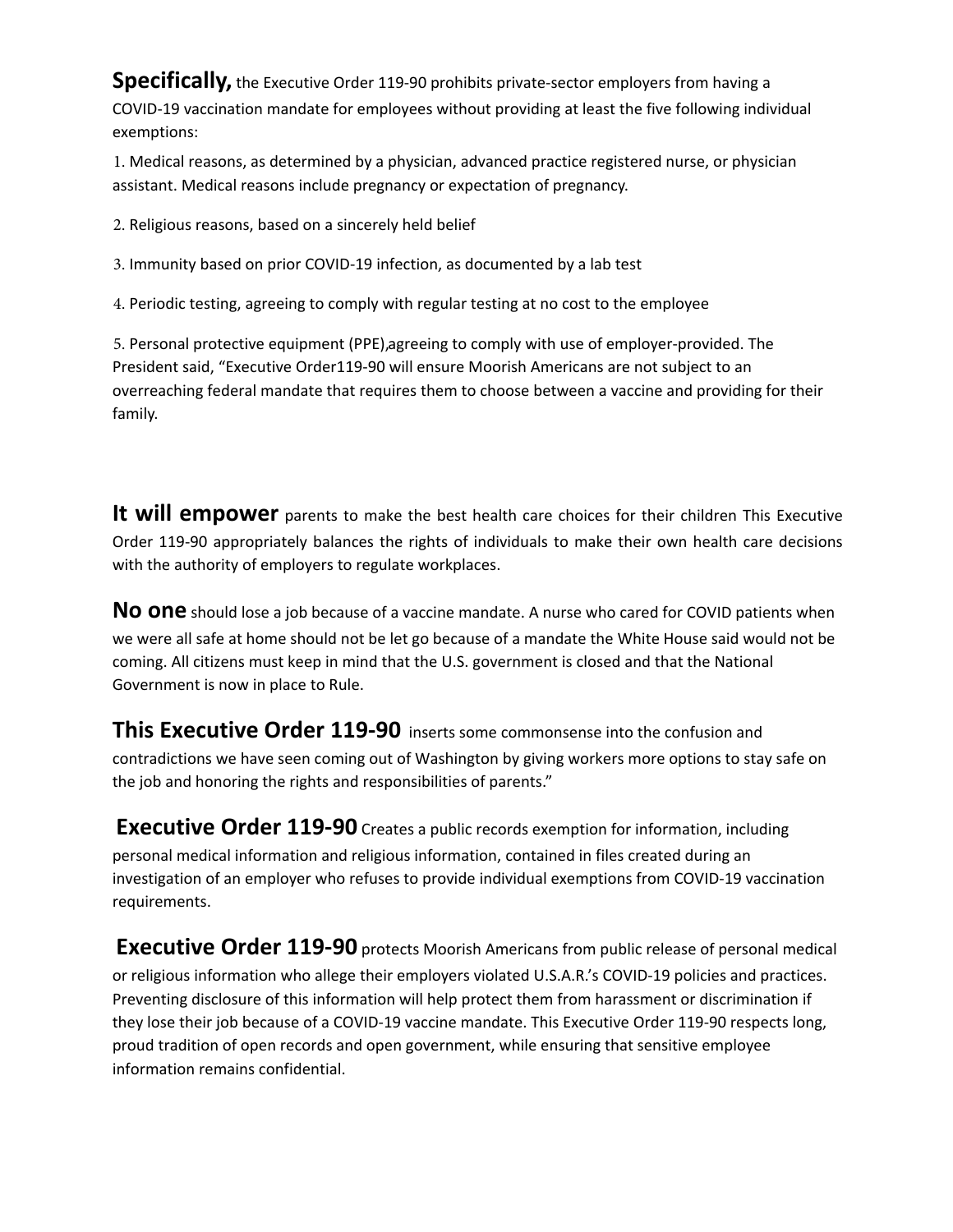**U.S.A.R. respects** the dignity of work, and employees who have been wrongly fired should have the ability to make a complaint without worrying about their personal health and religious information becoming public." The Executive Office of the United States of America Republic to review options for the U.S.A.R. to take responsibility over our own workers' occupational safety and health issues in light of the misuse of OSHA by the Biden Administration.

**Forced firing** of Moorish Americans is not the U.S.A.R. way. This Executive Order 119-90 takes the first step toward developing a proposal to withdraw from the federal Occupational Safety and Health Administration and to assert National jurisdiction over occupational safety and health concerns for employers.

It puts U.S.A.R. in the right posture to explore the options available to ensure the safety of our Citizens." We respect the proper role OSHA plays in monitoring workplace safety.

**Unfortunately**, over the last few months OSHA has been weaponized by the Biden Administration not to protect workers, but to institute an unprecedented and unconstitutional nationwide vaccine mandate. This legislation makes it clear that U.S.A.R. will not stand for such an egregious, unlawful overreach by the federal government, and instead we are taking the first step toward asserting National jurisdiction over occupational safety and health issues.

**The state Surgeon General** has no authority to mandate vaccinations on National Citizens. Executive Order 119-90 insures Moorish Americans not to worry by the expansion of executive power we've seen from the Biden administration and many local officials. Moorish Americans must honor the National Constitution and govern themselves accordingly the President reaffirms the Moorish American Nationals that "we will always stand up for the individual rights of the people we serve."

**Under the leadership** of President C Cannon: Bey, U.S.A.R. has been a beacon of hope, and we intend to keep it that way.

**Executive Order 119-90** makes our laws even more clear that U.S.A.R. stands as a refuge for families and businesses who want to live in freedom. No surgeon general has ever used this authority, but this Executive Order 119-90 takes the extra step to make it clear that no matter what the future holds, vaccines will not be mandated in U.S.A.R.."

**NOW, [THEREFORE,](http://therefore.be) be** it **Resolved by the President** this **Executive Order 119-90** of the United States of America Republic, That the President is authorized and designated UNLAWFUL VACCINE MANDATES to the administration of said laws and Establishes **Executive Order 119-90** therefore all U.S.A.R. Government officials add to their Current duties to fulfill this obligation to the Moorish American People and citizens of the United States of America Republic.